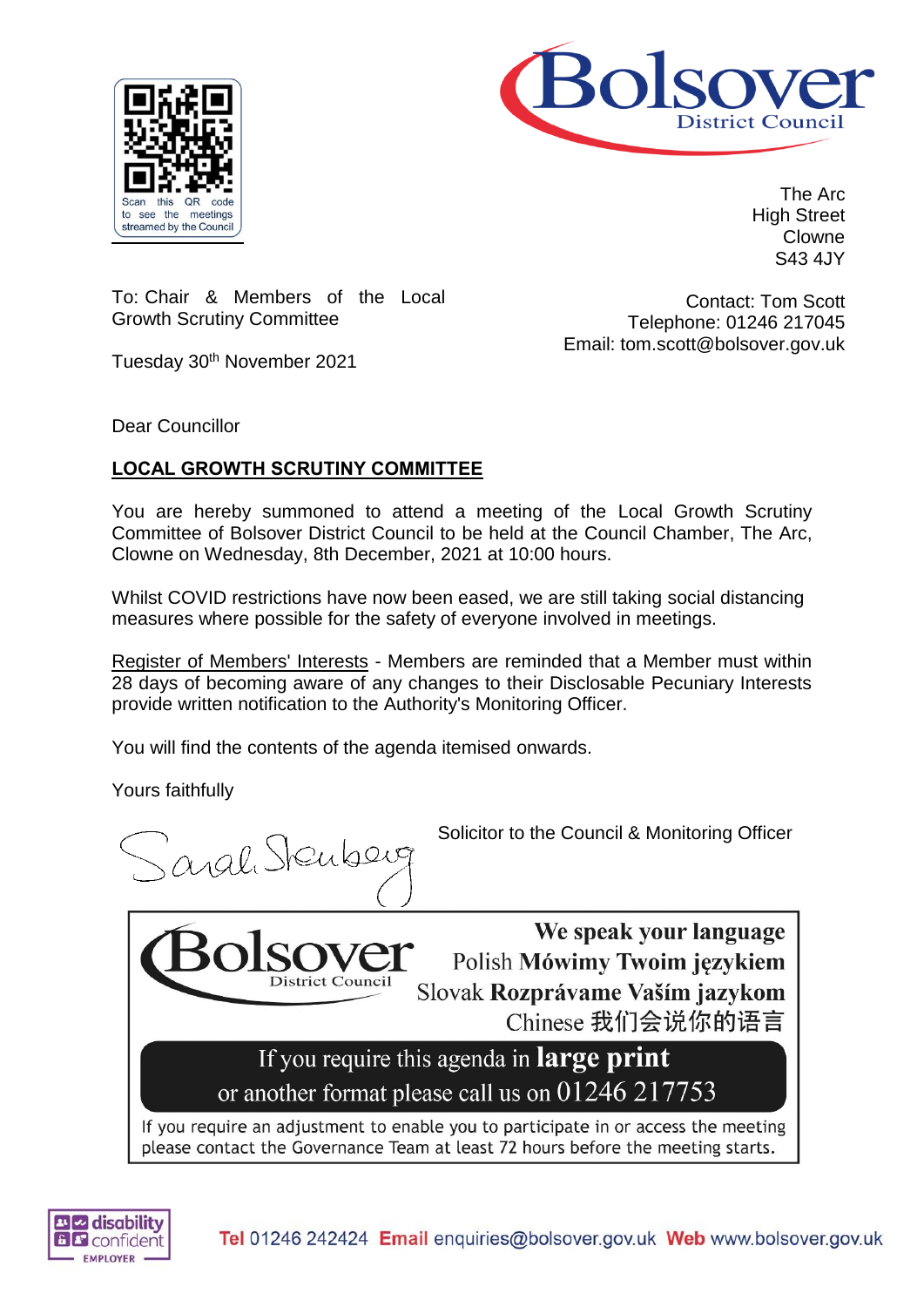#### **LOCAL GROWTH SCRUTINY COMMITTEE AGENDA**

# *Wednesday, 8th December, 2021 at 10:00 hours taking place at the Council Chamber, The Arc, Clowne*

**Item No. Page** 

**No.(s)**

# **PART A - OPEN ITEMS**

## **1. Apologies for Absence**

### **2. Urgent Items**

To note any urgent items of business which the Chairman has consented to being considered under the provisions of Section 100(B) 4(b) of the Local Government Act 1972.

#### **3. Declarations of Interest**

Members should declare the existence and nature of any Disclosable Pecuniary Interest and Non Statutory Interest as defined by the Members' Code of Conduct in respect of:

- a) any business on the agenda
- b) any urgent additional items to be considered

c) any matters arising out of those items and if appropriate, withdraw from the meeting at the relevant time.

### **4. Minutes** 4 - 8

To consider the minutes of the Local Growth Scrutiny Committee meeting on 20<sup>th</sup> October 2021.

### **5. List of Key Decisions and Items to be Considered in Private** 9

*(Members should contact the officer whose name appears on the List of Key Decisions for any further information. NB: If Members wish to discuss an exempt report under this item, the meeting will need to move into exempt business and exclude the public in accordance with the Local Government (Access to Information) Act 1985 and Local Government Act 1972, Part 1, Schedule 12a for that part of the meeting only).*

| 6. | Growth Strategy - Monitoring Update Q2 2021/22 | $10 - 64$ |
|----|------------------------------------------------|-----------|
|    | <b>Work Programme 2021/22</b>                  | $65 - 70$ |
| 8. | <b>Exclusion of Public</b>                     |           |

To move:-